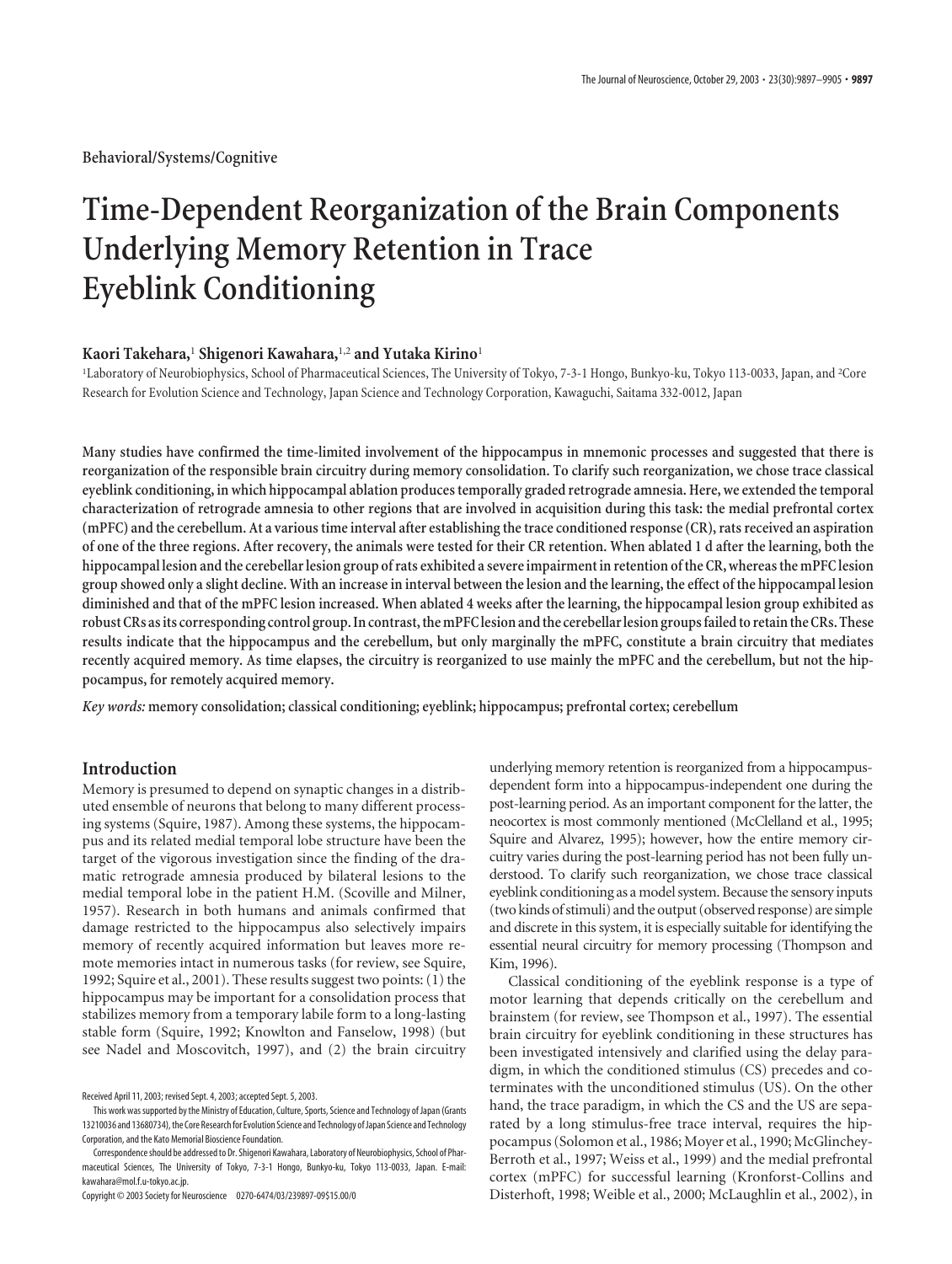addition to the cerebellum (Woodruff-Pak et al., 1985). As in other hippocampus-dependent learning tasks, the hippocampal contribution to memory retention is time limited: the hippocampus is necessary for the recently acquired conditioned responses (CRs) to be retained but not for the remotely acquired responses in rabbits (Kim et al., 1995) and mice (Takehara et al., 2002). Here we have investigated the effects of aspiration of the hippocampus, the mPFC, or the cerebellum on memory retention at various time intervals after learning to address one of the unsolved questions regarding memory consolidation: how do brain regions other than the hippocampus participate in long-lasting memory retention according to the time elapsed after learning?

#### **Materials and Methods**

*Subjects and surgery*. The subjects were 208 male Wistar rats (Japan SLC, Inc., Hamamatsu, Shizuoka, Japan) weighing 180 –250 gm (8 weeks old) at the time of the first surgery. The animals were housed in standard plastic cages in a colony room with a 12 hr light/dark cycle. Water and food were available *ad libitum*. All experiments were performed in accordance with the guidelines established by the Institutional Animal Investigation Committee at the University of Tokyo and the *NIH Guide for the Care and Use of Laboratory Animals*. All efforts were made to optimize comfort and minimize the use of animals.

Rats received two kinds of surgery in series: one for implanting electrodes before the acquisition sessions and one for lesioning of the targeted region after the acquisition sessions. In the first surgery, four Teflon-coated stainless steel wires (No. 7910; A-M systems, Carlsborg, WA) were implanted subcutaneously in the left upper eyelid under anesthesia with ketamine (87 mg/kg, i.p.; Sankyo, Tokyo, Japan) and xylazine (13 mg/kg, i.p.; Bayer, Tokyo, Japan). These wires were soldered to the pins of a connector that was secured to the skull anterior to bregma with dental acrylic resin and stainless steel screws. In the second surgery, the learned animals were anesthetized in the same way as in the first surgery and placed in a stereotaxic apparatus. In some experiments, the animals were pretreated with atropine (0.1 mg/kg, i.p.; Tanabe Pharmaceutical, Osaka, Japan). The skull was exposed by incision along the midline, and holes were made above the targeted regions. After the targeted regions were aspirated, the wounds were packed with surgicel (Johnson and Johnson, Tokyo, Japan), and the incised skins were sutured. The animals were injected with gentamycin sulfate (8 mg/kg, i.p.; Schering-Plough, Osaka, Japan) and warmed until they moved spontaneously. We chose aspiration rather than excitotoxic lesions because the latter might damage the memory stored in the structures (which receive afferents from the injection site) via the massive and sustained excitatory discharge transmitted from the injection site (Anagnostaras et al., 2001).

*Detailed lesion methods*. The animals received one of the lesions described below 1 d, 1 week, 2 weeks, or 4 weeks after their learning reached criterion (as described in Behavioral procedures).

*Hippocampal and cortical lesions*. On the skull posterior to the connector pins, holes were made bilaterally  $\sim$ 2 mm from the midline to 1 mm inside the lateral ridge and from 1.5 mm posterior to bregma to 2 mm anterior to lambda. The hippocampal lesion groups received bilateral aspiration of the dorsal hippocampus and the overlying cortex. The cortical lesion groups received bilateral aspiration of the overlying cortex.

*mPFC lesion*. After removal of the connector pins and wires, a rectangular opening was made 2 mm from the midline on both sides and from 4 mm anterior to bregma to 1 mm posterior to bregma. The mPFC lesion groups received targeted cortical aspiration, with maximum care not to damage the septal area. For the sham operation groups, only a rectangular opening was made. At least 2 d before retraining, a new set of connector pins and wires was implanted in both groups of rats.

*Cerebellar lesion*. A fan-shaped hole was made by removing the ipsilateral side of the skull above the cerebellum. The dura was cut, and the ipsilateral cerebellar hemisphere, including the deep nuclei, was aspirated. The sham operation groups received only the removal of the skull.

*Conditioning apparatus*. Four cylindrical Plexiglas containers (15 cm in diameter and 25 cm high) were placed in a sound- and light-attenuated chamber. One rat was placed in each container. A lightweight cable was

connected to the connector pins secured on the animal's head. The CS was a 350 msec tone (5 kHz, 85 dB) with a rise–fall time of 10 msec; it was delivered from a speaker (16.5 cm in diameter) placed above the containers. The US was a 100 msec peri-orbital shock (1.5 mA, 100 Hz square pulses) that was delivered through a pair of electrodes implanted in the left upper eyelid. A stimulus-free trace interval of 500 msec was interposed between the end of the CS and the US onset. The CR was monitored through electromyographic (EMG) activity recorded with another pair of implanted electrodes.

*Behavioral procedures*. Two to 4 d after the first surgery, spontaneous eyeblink was recorded for 2 session days in the same way as during the conditioning session, except that no stimuli were presented. We started the conditioning beginning 4 – 6 d after the first surgery. A daily session consisted of 100 trials grouped into 10 blocks, which included 9 CS–US paired trials followed by one CS-alone trial. Trials were separated by a variable intertrial interval pseudorandomized between 20 and 40 sec, with a mean of 30 sec. The acquisition session was continued until the average adaptive CR% over the consecutive three sessions reached -60%, or for a maximum of 10 d. One hundred eleven rats exhibited an average frequency of adaptive CRs over 3 d of >60% within 9 d of acquisition (66.3  $\pm$  1.2%). The other 97 rats did not reach the criterion and received 10 d of the acquisition session. Among these, 59 rats exhibited CRs of  $>$  30% (48.7  $\pm$  2.5%) and were used for additional experiments, but the 38 rats with frequency of CR that was <30% were excluded from further study. One hundred seventy rats in total were divided into the 20 groups: the cortical lesion group  $(1 d, n = 14; 1$  week,  $n = 7$ ; 2 week,  $n = 7$ ; 4 week,  $n = 7$ ), the hippocampal lesion group (1 d,  $n = 22$ ; 1 week,  $n = 8$ ; 2 week,  $n = 7$ ; 4 week,  $n = 10$ ), the sham operation (mPFC) group (1 d,  $n = 7$ ; 2 week,  $n = 6$ ; 4 week,  $n = 7$ ), the mPFC lesion group (1 d,  $n = 11$ ; 2 week,  $n = 9$ ; 4 week,  $n = 8$ ), the sham operation (cerebellum) group (1 d,  $n = 7$ ; 2 week,  $n = 6$ ; 4 week,  $n = 6$ ), and the cerebellar lesion group (1 d,  $n = 6$ ; 2 week,  $n = 9$ ; 4 week,  $n = 6$ ). Then each group received the corresponding second surgery. After  $\sim$  2 weeks, the rats were conditioned again in the trace paradigm for 3 d to test their memory retention. Some rats of the 1 d cortical and hippocampal lesion groups received 10 d of the post-lesion conditioning sessions [1 d cortical lesion group (post-10),  $n = 6$ ; 1 d hippocampal lesion group (post-10),  $n = 10$ ] to test their ability to relearn.

There was no obvious difference in the lesion effects between rats that underwent 10 d of the pre-lesion sessions and those that achieved the criterion within 9 d. Therefore, the data from the two groups were combined for subsequent analysis. All experiments were performed during the light phase of the light/dark cycle.

*Histology*. At the end of the experiment, each animal was injected intraperitoneally with an excess amount of sodium pentobarbital  $(>$ 80 mg/kg; Dainippon Pharmaceutical, Osaka, Japan) and perfused intracardially with 0.9% saline, followed by phosphate-buffered 10% formalin. The brain was removed from the skull and stored in 10% formalin for a few days. After infiltration with 30% sucrose, the brain was frozen, sectioned at 60  $\mu$ m, and stained with cresyl violet. The largest and smallest lesioned areas were reconstructed from the sections according to the stereotaxic atlas of the rat brain (Paxinos and Watson, 1986), and we adopted the terminology of that atlas.

*EMG analysis*. The EMG activity was bandpass filtered between 0.15 and 1.0 kHz and fed into a computer with a sampling rate of 10 kHz. The maximum amplitude of EMG signals during a time period of  $t \pm 1$  msec was calculated and designated the EMG amplitude at *t*. Mean + SD of the EMG amplitudes during the pre-CS period (0-300 msec before CS onset) of 100 trials was defined as the threshold. If the average EMG amplitudes above the threshold during the pre-CS period exceeded 10% of this threshold, the trial was regarded as a "hyperactivity trial" and excluded from further analysis. A trial was assumed to contain an adaptive CR if the average EMG amplitude above the threshold during the 200 msec period before US onset exceeded 10% of the threshold and exceeded 10 times that of the pre-CS period. In the CS-alone trials, the period for averaging EMG amplitude was extended by 100 msec to the end of the expected US. The ratio of the number of trials containing the adaptive CR to that of total trials excluding the hyperactivity trials was calculated and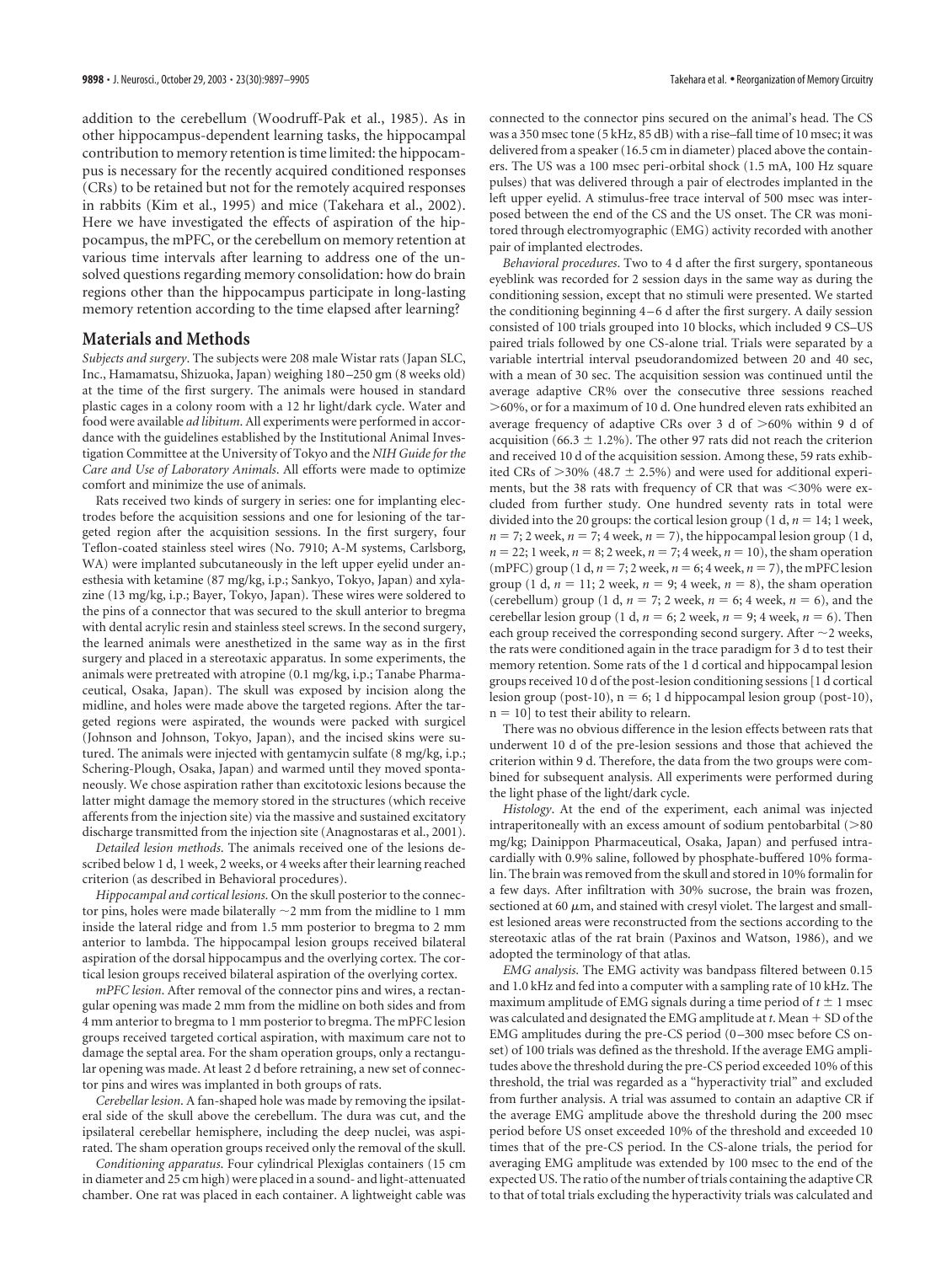

**Figure 1.** Representative photomicrographs of coronal brain sections stained with cresyl violet and extent of the lesion reconstructed from brain sections. *A,*The cortical lesion group. *B*, The hippocampal lesion group.*C*, The medial prefrontal cortical lesion group. *D*, The cerebellar lesion group. Scale bars, 2 mm. The black and striped areas indicate the smallest and largest lesions, respectively. Numbers to the left indicate stereotaxic coordinates relative to bregma (Paxinos and Watson, 1986).

denoted as the adaptive CR%. The frequency of the adaptive CRs (adaptive CR%) was expressed as a percentage for a session.

Further analyses described below were made for all groups except the 1 d cortical and hippocampal lesion groups (post-10). We analyzed the EMG activity using another definition of the CR%. All sets of the 100 msec periods of EMG data between 50 msec after CS onset and the onset of US were used for detection of the CR with the same criterion as described for the adaptive CR. In CS-alone trials, the 100 msec EMG data sets that included the data during the expected US were also used.

To show the temporal pattern of the CR, the EMG amplitude data for each rat were averaged over total trials (excluding the hyperactivity trials) for each day. These trial-averaged EMG amplitude data were normalized by the time-averaged values for 300 msec before the CS onset. Because the data were calculated from total trials excluding the hyperactivity trials, the temporal pattern of the normalized EMG amplitude data does not depend on the criterion used for detecting the CR.

To characterize changes in the temporal pattern of the CR, the latency of the CR peak was measured. The CR peak latency was defined as the time interval from the CS onset to the peak of the EMG amplitude. These values were averaged over the trials, which were judged to contain a CR, in a session.

We also analyzed the frequency of hyperactivity trials, which reflects spontaneous blinking during the pre-CS period. The ratio of the number of hyperactivity trials to that of total trials was calculated.

*Statistical analysis*. All data were expressed as the mean  $\pm$  SEM. Statistical significance was determined by a two-way ANOVA with repeated measures or by a *t* test using SPSS statistical software. Some data were analyzed by a two-way ANOVA and then by a linear trend analysis. Differences with a  $p$  value of  $\leq 0.05$  were considered significant.

### **Results**

#### **Histology**

The extent of the lesion in each rat was examined after completion of all the conditioning. Thirty-five rats in the cortical lesion groups had bilateral lesions of the neocortex overlying the hippocampus (Fig. 1*A*). One rat suffered severe damage to the dorsal hippocampus and was excluded from the analysis. Therefore, seven rats were analyzed in each of the 1 d, 1 week, 2 weeks, and 4 weeks cortical lesion groups, and six rats were analyzed in the 1 d cortical lesion group (post-10). Forty-seven rats in the hippocampal lesion groups had a bilateral lesion of most of the dorsal hippocampus, including the fimbria (Fig. 1*B*). The lateral part of the dorsal hippocampus was spared in 12 rats, and in 1 rat the damage extended to the septal area. After these 13 rats were excluded, 7 rats were analyzed in each of the 1 d, 1 week, 2 weeks, and 4 weeks hippocampal lesion groups, and 6 rats were analyzed in the 1 d hippocampal lesion group (post-10). Figure 1*C* represents the extent of the lesion in the mPFC groups. In most cases, the damaged area covered the prelimbic cortex, the anterior cingulate cortex, and part of the secondary motor cortex. There were some animals with damage that also reached the infralimbic cortex. After excluding seven animals with a disrupted septal area and two animals with unilateral damage, seven rats were analyzed in the 1 d mPFC lesion group and six rats were analyzed in the 2 and 4 weeks mPFC lesion groups. Twenty-

one rats in the cerebellar lesion group had an ipsilateral lesion of most of the hemicerebellum, including both the cerebellar cortex and the deep cerebellar nuclei (Fig. 1*D*). After excluding three rats with incomplete removal of the deep cerebellar nuclei, six rats were analyzed in each of the 1 d, 2 weeks, and 4 weeks cerebellar lesion groups.

#### **Hippocampal lesion disrupts a recently acquired CR but not a remotely acquired one**

Figure 2 shows the percentage of the adaptive CR during the pre-lesion and post-lesion sessions of the rats that received a hippocampal or cortical lesion. Before aspiration, all of the hippocampal lesion groups exhibited sufficient adaptive CRs identical to the corresponding cortical lesion groups during the last 3 d of pre-lesion sessions (Figs.  $2A-D$ ) (all  $F \leq 1.7$ ; NS). During the post-lesion sessions, as shown in Figure 2*A*, the 1 d hippocampal lesion group exhibited significantly lower adaptive CR% than the 1 d cortical lesion group (groups by sessions,  $F_{(2,24)} = 0.000$ , NS; groups,  $F_{(1,12)} = 17.0$ ,  $p < 0.01$ ; sessions,  $F_{(2,24)} = 3.93$ ,  $p < 0.05$ ). On the other hand, the 1 week and 2 weeks hippocampal lesion groups did not differ in the adaptive CR percentages from the corresponding cortical lesion group through the post-lesion sessions, although they tended to show lower adaptive CR% in the first session (groups by sessions,  $F_{(2,24)} = 0.578$ , NS; groups,  $F_{(1,12)} = 4.12$ , NS; sessions,  $F_{(2,24)} = 1.87$ , NS in 1 week group; groups by sessions,  $F_{(2,24)} = 3.09$ , NS; groups,  $F_{(1,12)} = 0.734$ , NS; sessions,  $F_{(2,24)} = 0.459$ , NS in 2 weeks group) (Figs. 2*B*,*C*). The 4 weeks hippocampal lesion group exhibited as robust an adaptive CR as the 4 weeks cortical lesion group through the postlesion sessions (groups by sessions,  $F_{(2,24)} = 0.809$ , NS; groups,  $F_{(1,12)} = 0.173$ , NS; sessions,  $F_{(2,24)} = 3.38$ , NS) (Fig. 2*D*). These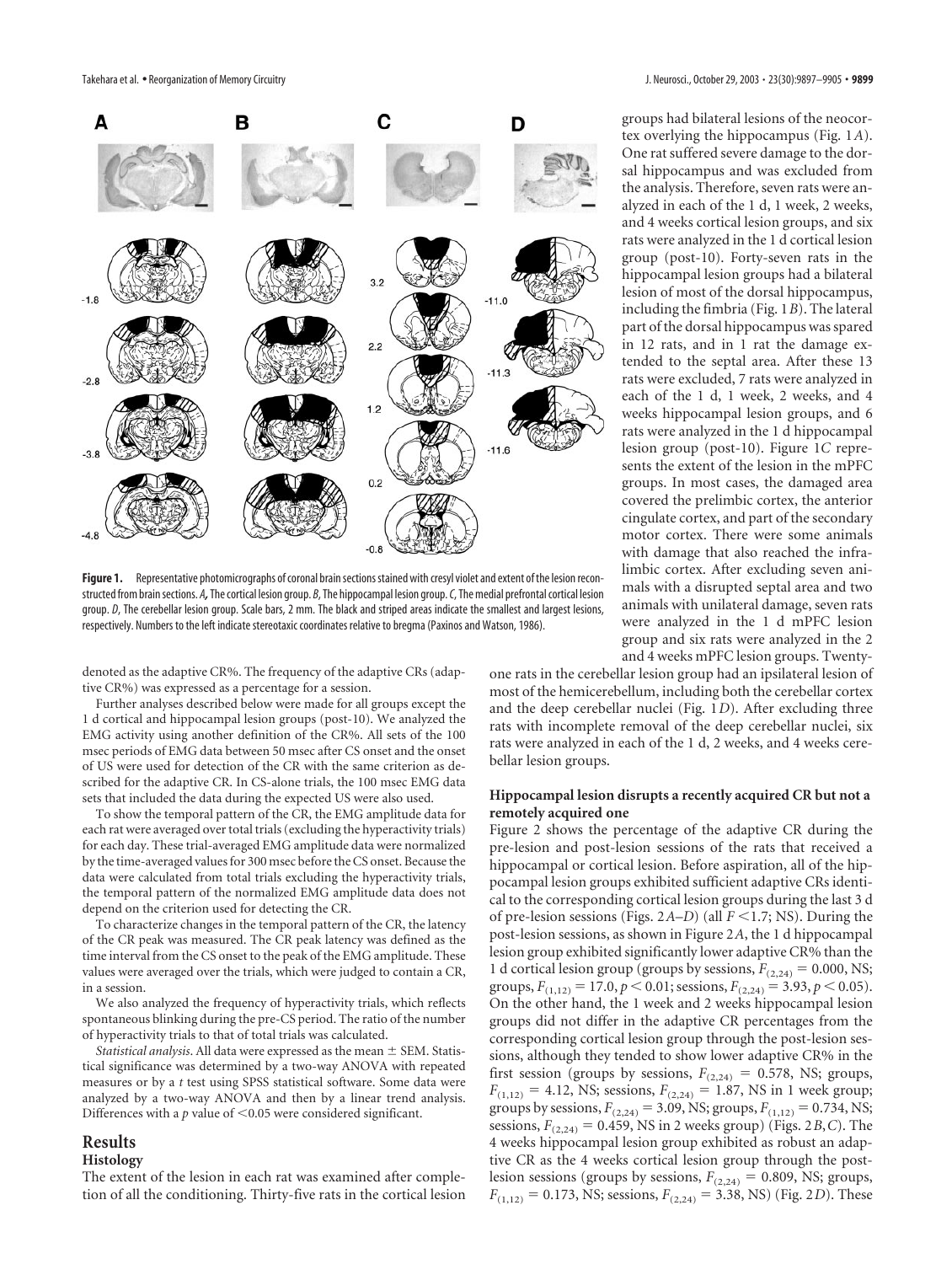

**Figure 2.** Effect of a hippocampal lesion on memory retention. *A*, Mean percentage of adaptive CRs in the 1 d group. The abscissa shows the session number after the lesion was made; the session at which the rat reached the criterion is denoted  $-1$ . Negative and positive values indicate the pre-lesion and post-lesion sessions. spont., Spontaneous eyeblink frequency. The hippocampal lesion group ( $\bullet$ , 1d hipp;  $n = 7$ ) showed a significantly lower adaptive CR% through the post-lesion sessions compared with the cortical lesion group ( $\bigcirc$ , 1d cort;  $n=7$ ). *B*, Mean percentage of adaptive CRs in the 1 week group. The hippocampal lesion group ( $\bullet$ , 1w hipp;  $n=7$ ) tended to exhibit a lower adaptive CR% than the cortical lesion group ( $\odot$ , 1w cort;  $n = 7$ ) through the post-lesion sessions, although this difference was not statistically significant.*C*, Mean percentage of adaptive CRs in the 2 weeks group. The hippocampal lesion group ( $\bullet$ , 2w hipp;  $n=7$ ) exhibited a slightly lower adaptive CR% than the cortical lesion group ( $\circlearrowright$ ), 2w cort;  $n = 7$ ) throughout the post-lesion sessions, although this difference was not statistically significant. *D*, Mean percentage of adaptive CRs in the 4 weeks group. The hippocampal lesion group ( $\bullet$ , 4w hipp;  $n=7$ ) exhibited as robust an adaptive CR as the cortical lesion group  $($ O $,$  4w cort;  $n=7$ ) through the post-lesion sessions. *E*, Mean percentage of adaptive CRs in the 1 d group (post-10). The hippocampal lesion group  $[•]$ , 1d hipp (post-10); n = 6] did not recover to the level of the control group [ $\circ$ , 1d cort (post-10); n = 6] during 10 d of the post-lesion sessions. All data points represent group mean  $\pm$  SEM.

results indicate that the 1 week, 2 weeks, and 4 weeks hippocampal lesion groups could retain the adaptive CR in a manner comparable with the corresponding cortical lesion group, whereas the 1 d hippocampal lesion group was severely impaired in its retention of the adaptive CR.

To investigate whether animals with hippocampal lesions given 1 d after training can eventually learn the association if they are provided additional training trials, another group of 1 d hippocampal and cortical lesioned rats [the 1 d cortical and hippocampal lesion group (post-10)] underwent 10 d of the postlesion sessions. As shown in Figure 2*E*, the 1 d hippocampal lesion group (post-10) did not recover to the level of the corresponding control group even after 10 d of retraining, although it exhibited some tendency toward increasing adaptive CR% (groups by sessions,  $F_{(9,90)} = 1.06$ , NS; groups,  $F_{(1,10)} = 17.1$ ,  $p <$ 0.01; sessions,  $F_{(9,90)} = 1.86$ , NS). This result suggests that the 1 d hippocampal lesion group could not fully relearn the adaptive CRs during the 10 d of retraining.

# **mPFC lesion affects a remotely acquired CR more severely than a recently acquired one**

Figure 3 shows the frequency of the adaptive CR during the prelesion acquisition sessions and the post-lesion sessions of the rats that received an mPFC lesion or sham operation. Before the lesions, there were no significant differences between the mPFC lesion group and its corresponding sham operation group at any of the learning–lesion intervals (Figs.  $3A-C$ ) (all  $F < 1.3$ ; NS). During the post-lesion sessions, the 1 d mPFC lesion group exhibited slightly fewer adaptive CRs than the 1 d sham operation group (groups by sessions,  $F_{(2,24)} = 2.28$ , NS; groups,  $F_{(1,12)} =$ 5.98,  $p < 0.05$ ; sessions,  $F_{(2,24)} = 4.25$ ,  $p < 0.05$ ) (Fig. 3*A*). The 2 weeks mPFC lesion group was mildly impaired in its adaptive CR% compared with the corresponding sham group during the post-lesion sessions (groups by sessions,  $F_{(2,20)} = 0.093$ , NS; groups,  $F_{(1,10)} = 5.28$ ,  $p < 0.05$ ; sessions,  $F_{(2,20)} = 8.33$ ,  $p < 0.01$ ) (Fig. 3*B*). In contrast, the 4 weeks mPFC lesion group exhibited great impairment in its retention of the adaptive CR compared with the 4 weeks sham operation group (groups by sessions,  $F_{(2,22)} = 1.45$ , NS; groups,  $F_{(1,11)} = 65.1$ ,  $p < 0.001$ ; sessions,  $F_{(2,22)} = 3.87, p \le 0.05$ ) (Fig. 3*C*). These results suggest that mPFC ablation impaired retention of the acquired adaptive CR at every learning–lesion interval, and the extent of this impairment increased with lengthening of the interval between learning and the lesion.

# **Cerebellar lesion disrupts both recently and remotely acquired CRs**

Figure 4 shows the frequency of the adaptive CR during the prelesion acquisition sessions and the post-lesion sessions of the rats that received a cerebellar lesion or sham. Before the lesions, all of the cerebellar lesion groups exhibited an adaptive CR% that was comparable with the corresponding sham operation group at any of the learning–lesion intervals (Figs. 4*A*–*C*) (all *F* < 0.5; NS). As shown in Figure 5*A*–*C*, however, during the post-lesion sessions the adaptive CR% of the cerebellar lesion group were significantly lower than the percentages of the corresponding sham operation group at all learning–lesion intervals (groups by sessions,  $F_{(2,22)} = 1.57$ , NS; groups,  $F_{(1,11)} = 19.0, p < 0.01$ ; sessions,  $F_{(2,22)} = 1.18$ , NS in 1 d group; groups by sessions,  $F_{(2,20)} = 0.093$ , NS; groups,  $F_{(1,10)} = 18.2$ ,  $p < 0.01$ ; sessions,  $F_{(2,20)} = 1.83$ , NS in 2 weeks group; groups by sessions,  $F_{(2,20)} = 0.628$ , NS; groups,  $F_{(1,10)} = 26.8$ ,  $p < 0.001$ ; sessions,  $F_{(2,20)} = 5.36$ ,  $p < 0.05$  in 4 weeks group). These results indicate that a cerebellar lesion severely impaired retention of the acquired memory regardless of the interval between learning and the lesion.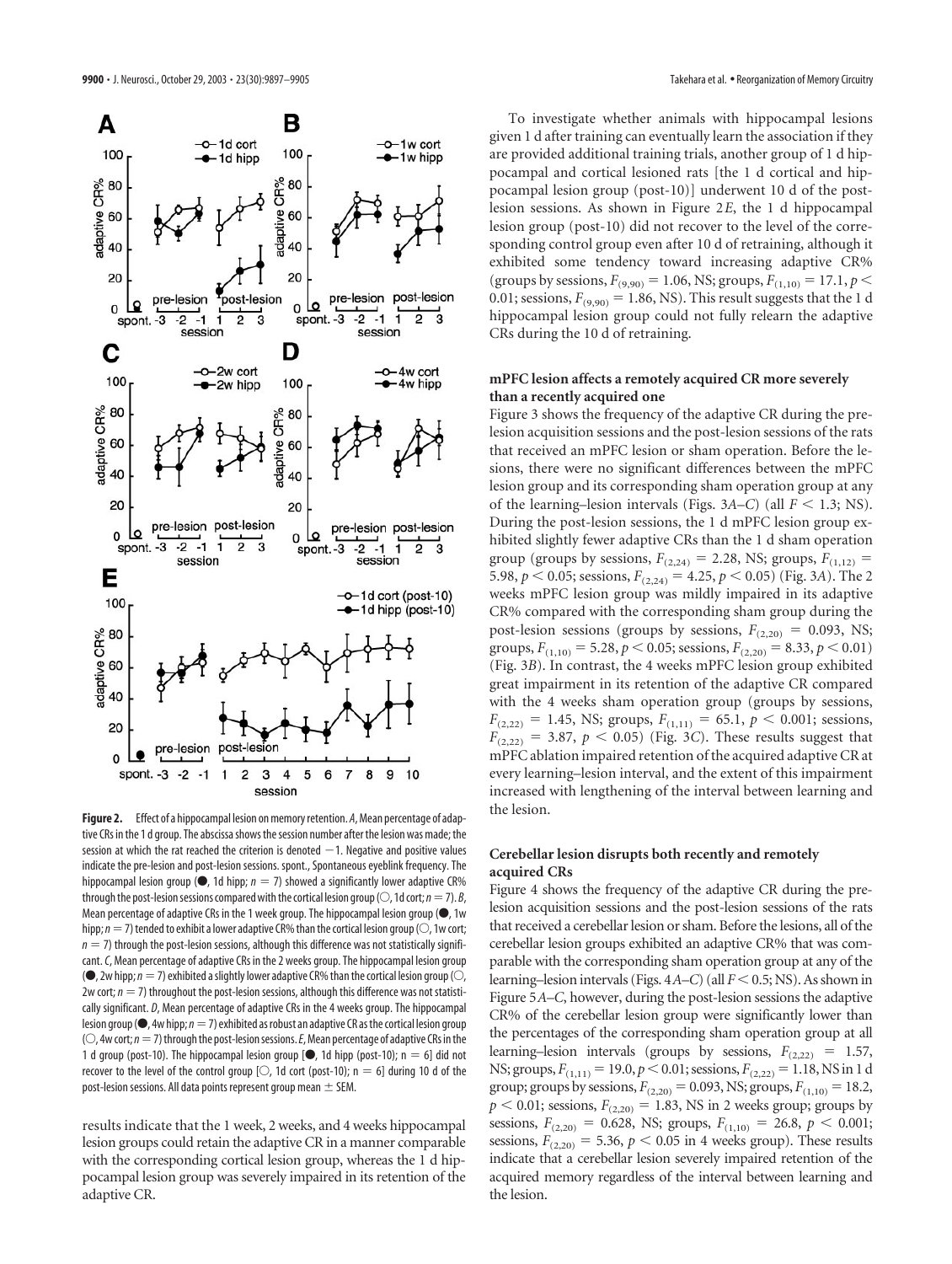

**Figure 3.** Effect of a mPFC lesion on memory retention. *A*, Mean percentage of adaptive CRs in the 1 d group. The abscissa shows the session number after the lesion was made; the session at which the rat reached the criterion is denoted  $-1$ . Negative and positive values indicate the pre-lesion and post-lesion sessions. spont., Spontaneous eyeblink frequency. The mPFC lesion group ( $\bullet$ , 1d mPFC;  $n=7$ ) exhibited a slightly lower adaptive CR% than the sham operation group ( $\circ$ , 1d sham;  $n=7$ ) through the post-lesion sessions. *B*, Mean percentage of adaptive CRs in the 2 weeks group. The mPFC lesion group ( $\bullet$ , 2w mPFC;  $n = 6$ ) was mildly impaired in its adaptive CR% compared with the sham operation group ( $\bigcirc$ , 2w sham;  $n=6$ ) through the post-lesion sessions. C, Mean percentage of the adaptive CRs in the 4 weeks group. The mPFC lesion group ( $\bullet$ , 4w mPFC;  $n = 6$ ) exhibited a great impairment in retention of the adaptive CR% compared with its corresponding sham operation group ( $\bigcirc$ , 4w sham;  $n=7$ ). All data points represent group mean  $\pm$  SEM.



**Figure 4.** Effect of a cerebellar lesion on memory retention. *A*, Mean percentage of adaptive CRs in the 1 d group. The abscissa shows the session number after the lesion was made; the session at which the rat reached the criterion is denoted  $-1$ . Negative and positive values indicate the pre-lesion and post-lesion sessions. spont., Spontaneous eyeblink frequency. The cerebellar lesion group ( $\bullet$ , 1d cere; *n* = 6) showed a significantly lower CR% compared with its sham operation group ( $\circ$ , 1d sham; *n* = 7) during the post-lesion sessions. *B*, Mean percentage of adaptive CRs in the 2 weeks group. The cerebellar lesion group ( $\bullet$ , 2w cere; *n* = 6) was greatly impaired in its retention of the adaptive CR% compared with the cerebellar sham operation group ( $\odot$ , 2w sham;  $n = 6$ ). C, Mean percentage of the adaptive CRs in the 4 weeks group. The cerebellar lesion group ( $\bullet$ , 4w cere;  $n = 6$ ) exhibited significantly fewer adaptive CRs compared with the sham operation group ( $\bigcirc$ , 4w sham;  $n=6$ ) through the post-lesion sessions. All data points represent group mean  $\pm$  SEM.

## **Ablation of one of the three structures produces retrograde amnesia with a different temporal gradient**

To clarify the temporal gradient of retrograde amnesia produced by ablation, we summarize the adaptive CR% of the first postlesion session. The dependency of the adaptive CR% on the learning–lesion interval in the hippocampal lesion group was quite different from what we observed in the cortical lesion group (groups by learning–lesion intervals,  $F_{(3,48)} = 3.44$ ,  $p < 0.05$ ) (Fig. 5*A*). The hippocampal lesion group retained the adaptive CR more successfully with a longer learning–lesion interval (a linear trend analysis 1 d, 1 week, 2 weeks, and 4 weeks;  $F_{(3,24)}$  = 15.6,  $p < 0.001$ ) than with a shorter learning–lesion interval; this is evidence that a hippocampal lesion produces temporally graded retrograde amnesia. The learning–lesion interval dependency of the adaptive CR% of the mPFC lesion group was markedly different from that of the sham operation group. (groups by learning–lesion intervals,  $F_{(2,33)} = 3.26$ ,  $p = 0.051$ ; groups,  $F_{(1, 33)} = 25.8$ ,  $p <$ 0.001; learning–lesion intervals,  $F_{(2,33)}$  = 3.12, NS) (Fig. 5*B*). The mPFC lesion group retained the acquired adaptive CR less well, with a lengthening interval between the lesion and the learning (a linear trend analysis 1 d, 2 weeks, and 4 weeks;  $F_{(2,16)} = 11.6, p \le 0.001$ . Therefore, mPFC ablation produced temporal characteristics of retrograde amnesia that were the reverse of that produced by a hippocampal lesion. As can be seen, a cerebellar lesion produced severe impairment in retention of the adaptive CR at every learning–lesion interval (groups by learning–lesion intervals,  $F_{(2,31)} = 0.108$ , NS; groups,  $F_{(1,31)} = 38.5, p < 0.001;$  learning–lesion intervals,  $F_{(2,31)} = 2.90$ , NS) (Fig. 5*C*). The impairment of the cerebellar lesion group did not vary with the length of the learning–lesion interval (a linear trend analysis 1 d, 2 weeks, and 4 weeks;  $F_{(2,15)} = 0.039$ , NS), clearly suggesting that the cerebellar lesion produced retrograde amnesia without a temporal gradient.

#### **Ablation does not affect the CR timing**

In the present study, an adaptive CR was defined as a significant change in EMG amplitude during the 200 msec period just before the US onset. It is possible, therefore, that the observed deficit was caused by a failure to express a CR at an adaptive timing, rather than a failure to retain the association of the CS and US. Thus, we also analyzed the change in EMG amplitude from the CS onset to just before the US onset to detect any short-latency CR as well as any adaptive one (for details, see Materials and Methods). The dependency of the CR% on the learning–lesion interval was similar to that of the adaptive CR% in all groups (data not shown). Consistent with this, there was no obvious difference in the temporal pattern of CRs among the last pre-lesion session, the first post-lesion

session, and the third post-lesion session in most groups, except the third post-lesion session of the 1 d hippocampal lesion group and the 4 weeks cerebellar lesion group (Fig. 6). The temporal pattern of the CRs tended to recover to that of the last pre-lesion session in most groups. To quantify this observation, we calculated the peak latency of these CRs to assess their CR timing. Tables 1 and 2 show the CR peak latency of each of the lesion groups in the first and third post-lesion sessions. At no time point did the CR peak latency of any lesion group differ from its corresponding control group in the first post-lesion session (*t* test; all  $p > 0.05$ ). Thus all lesion groups show CRs with timing comparable with their corresponding control groups in this session. On the other hand, in the third post-lesion session, the 1 d hippocampal lesion group and the 4 weeks cerebellar lesion group exhibited significantly shorter CR peak latency than their corresponding control groups (*t* test; each  $p < 0.05$ ), whereas the CR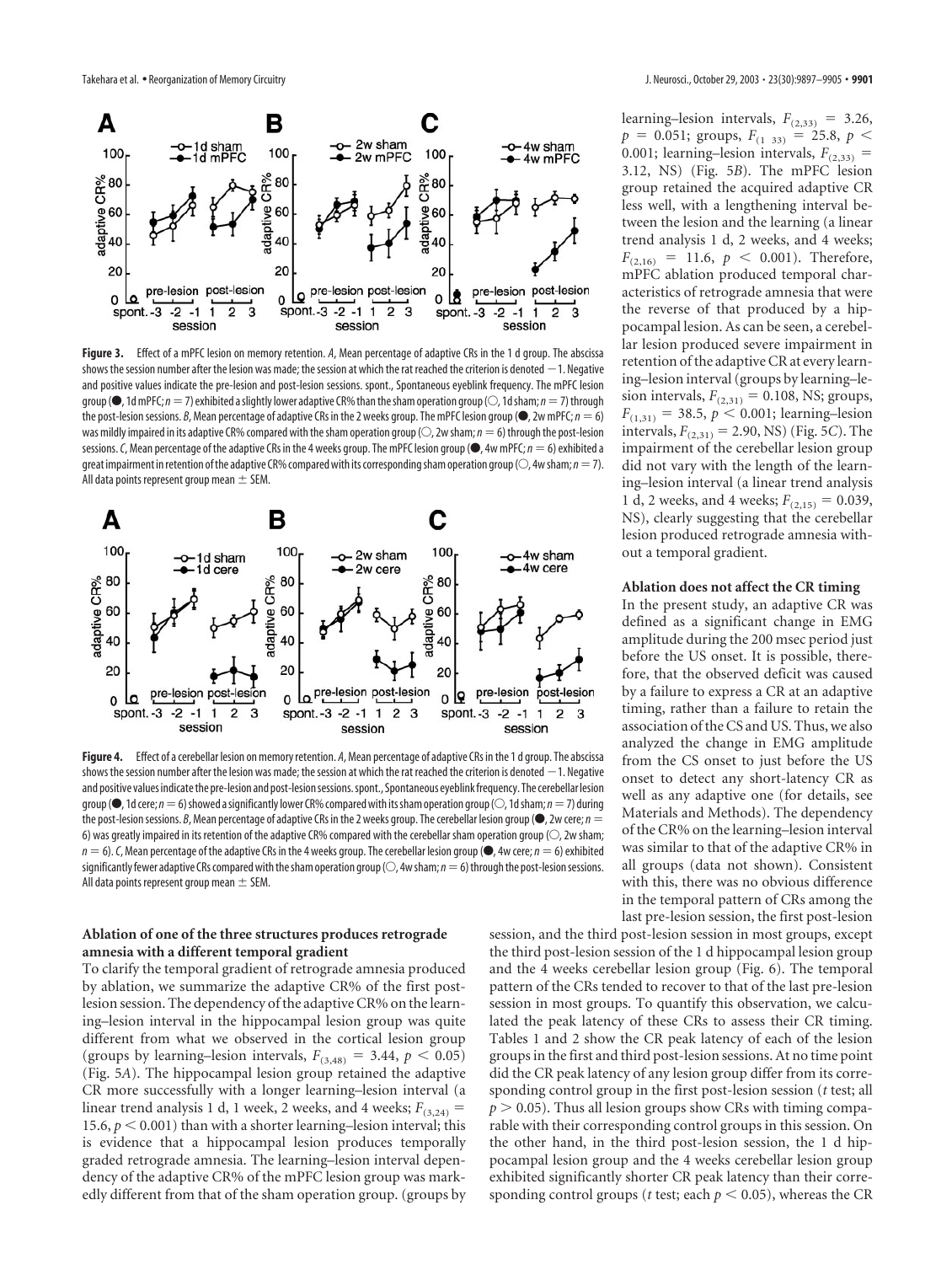peak latency of the other groups did not differ from their corresponding control groups (*t* test; all  $p > 0.05$ ). The significant difference was attributable to the recovery of CR peak latency in the corresponding control groups, which did not occur in the 1 d hippocampal lesion group and the 4 weeks cerebellar lesion group. This difference, however, was small and did not affect the detection of CRs. We conclude that the impairment described above was caused by a failure to retain a memory of the trace CR rather than by a failure to express a CR with adaptive timing.

# **Ablation does not affect spontaneous blinking**

To assess the effects of lesions on spontaneous blinking during conditioning, we calculated the frequency of hyperactive trials, which reflects blinking during the pre-CS period (for details, see Materials and Methods), and compared the values of the last pre-lesion session and the first post-lesion session. The averaged value of each session of each lesion group ranged from 9 to 18%. In all groups, there were no statistically significant differences between spontaneous blinking during the pre-CS period before and after lesions (*t* test; all  $p > 0.05$ ). We conclude that lesions did not affect spontaneous blinking during conditioning.

# **Discussion**

We investigated the effects of postlearning lesion of the hippocampus, the mPFC, and the cerebellum on memory retention at several time intervals after trace eyeblink conditioning. We found that the mPFC plays an important role in CR retention, with temporal characteristics that are the reverse of those of the hippocampus. The mPFC is involved more in retention of a remotely acquired CR than in retention of a recently acquired one, whereas the hippocampus plays an important role in retention of a recently acquired CR but not in retention of a remotely acquired one. In contrast, the cerebellum was always necessary for CR retention, regardless of the time that had elapsed after the learning. These results suggest that the brain circuitry that mediates memory retention of the trace CR is dynamically reorganized during the post-learning period.

The time-limited nature of hippocampal participation in memory retention has been reported in various types of hippocampus-dependent learning tasks, including trace eyeblink conditioning (Kim et al., 1995; Takehara et al., 2002). If one begins with the idea that information contained within the hippocampus directs consolidation by gradually changing the organization of cortical representations (McClelland et al., 1995;



Figure 5. Percentage of adaptive CRs in the first post-lesion session as a function of the time interval between learning and the lesion. *A*, Mean percentage of the adaptive CRs of the hippocampal lesion group ( $\bullet$ , hipp) and the cortical lesion group ( $\circ$ , cort). The abscissa indicates the interval between the last acquisition session and the second surgery (lesion). The hippocampal lesion produced temporally graded retrograde amnesia. *B*, Mean percentage of the adaptive CRs of the mPFC lesion group ( $\bullet$ , mPFC) and its corresponding sham operation group  $( \bigcirc,$  sham). Ablation of the mPFC produced retrograde amnesia with temporal characteristics that were the reverse of those produced by a hippocampal lesion.*C*, Mean percentage of the adaptive CRs of the cerebellar lesion group ( $\bullet$ , cere) and the sham operation group ( $\circ$ , sham). A cerebellar lesion produced retrograde amnesia without a temporal gradient. All data points represent group mean  $\pm$  SEM.



Figure 6. The temporal pattern of the CR of the last pre-lesion session (pre  $-1$ ), the first post-lesion session (post 1), and the third post-lesion session (post 3). *A*, Averaged EMG amplitude of the cortical lesion group (thin line, cort) and hippocampal lesion group (thick line, hipp). There was no obvious difference of the temporal pattern of CRs between groups, except the third post-lesion session of the 1 d hippocampal lesion group. *B*, Averaged EMG amplitude of the sham operation group (thin line, sham) and the mPFC lesion group (thick line, mPFC). There was no obvious difference of the temporal pattern of CRs between groups.*C*, Averaged EMG amplitude of the sham operation group (thin line, sham) and the cerebellar lesion group (thick line, cere). There was no obvious difference of the temporal pattern of CRs between groups, except the third post-lesion session of the 4 weeks cerebellar lesion group. The solid line under each trace indicates the timing of the 350 msec CS. The vertical scale indicates the average EMG amplitude before the CS presentation; the horizontal scale indicates 100 msec.

Squire and Alvarez, 1995), ablation of a candidate area for permanent memory will result in retrograde amnesia in a temporal manner that is reverse that of the hippocampus. Our results, along with recent reports of neocortical participation in longlasting memory retention (Bontempi et al., 1999; Frankland et al., 2001), clearly support this idea. We suggest that the mPFC is one such candidate in trace eyeblink conditioning. Several studies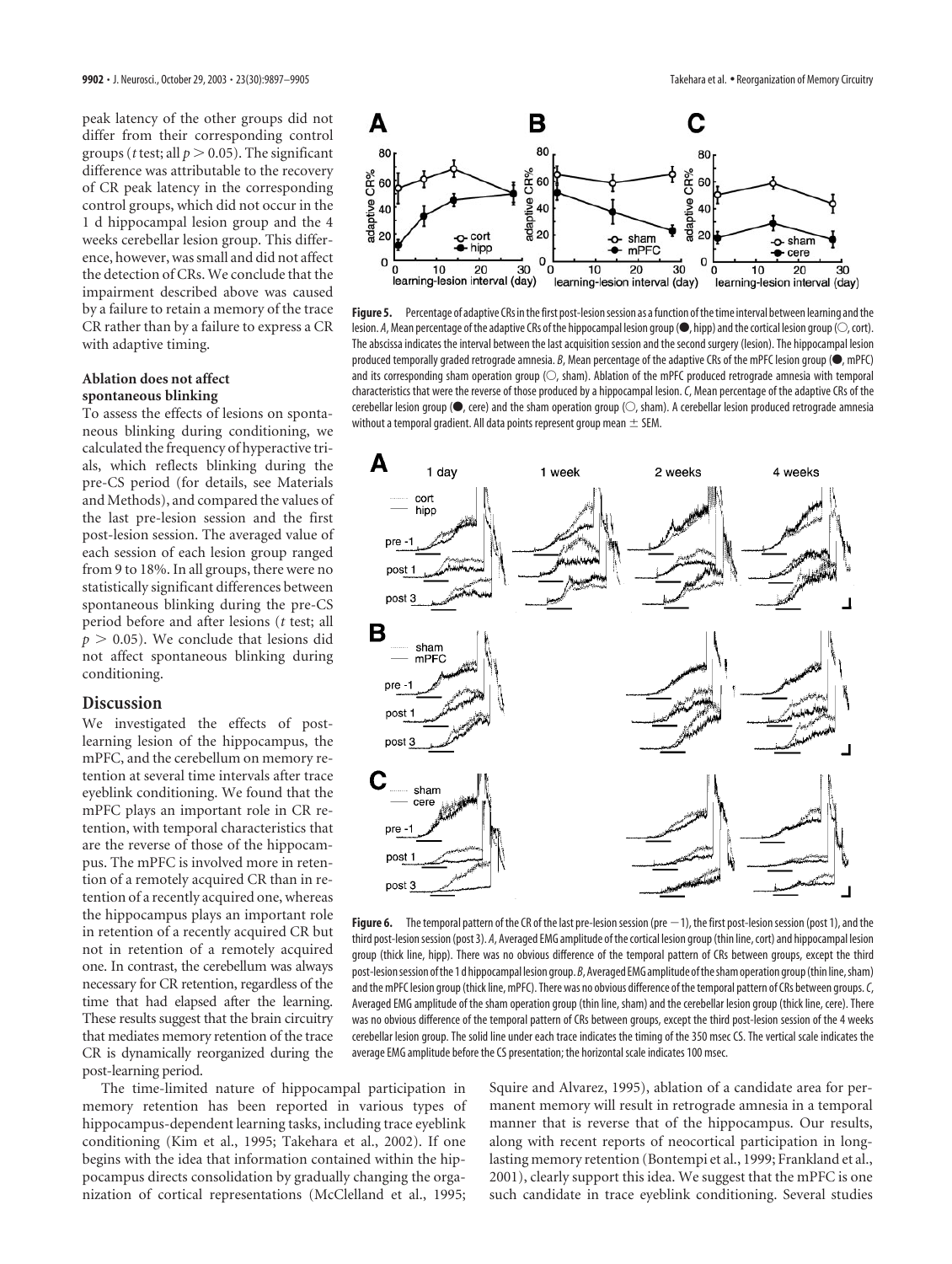| Group                       | l d (msec)     | 1 week (msec)  | 2 weeks (msec) | 4 weeks (msec) |
|-----------------------------|----------------|----------------|----------------|----------------|
| Cortical lesion             | $516 \pm 23.2$ | $514 \pm 16.9$ | $575 \pm 26.3$ | $546 \pm 34.8$ |
| Hippocampal lesion          | $500 \pm 28.9$ | $546 \pm 27.1$ | $582 \pm 46.0$ | $569 \pm 18.6$ |
| Sham operation (mPFC)       | $574 \pm 30.4$ |                | $566 \pm 35.1$ | $581 \pm 13.1$ |
| mPFC lesion                 | $616 \pm 32.8$ |                | $582 \pm 24.7$ | $608 \pm 23.2$ |
| Sham operation (cerebellum) | $571 \pm 23.1$ |                | $625 \pm 36.3$ | $583 \pm 29.9$ |
| Cerebellar lesion           | $574 \pm 30.9$ |                | $621 \pm 12.0$ | $547 \pm 29.9$ |

No lesion group differed from its corresponding control group in CR peak latency. All data points represent group mean  $\pm$  SEM.

| Group                       | 1 d (msec)      | 1 week (msec)  | 2 weeks (msec) | 4 weeks (msec)  |
|-----------------------------|-----------------|----------------|----------------|-----------------|
| Cortical lesion             | $563 \pm 20.2$  | $497 \pm 18.2$ | $578 \pm 30.5$ | $555 \pm 27.3$  |
| Hippocampal lesion          | $468 \pm 24.4*$ | $598 \pm 42.9$ | $591 \pm 21.0$ | $577 \pm 27.4$  |
| Sham operation (mPFC)       | $617 \pm 13.1$  |                | $591 \pm 24.9$ | 586 $\pm$ 9.20  |
| mPFC lesion                 | $629 \pm 12.6$  |                | $592 \pm 36.0$ | $620 \pm 26.4$  |
| Sham operation (cerebellum) | $619 \pm 19.8$  |                | $644 \pm 27.9$ | $644 \pm 23.6$  |
| Cerebellar lesion           | $581 \pm 29.7$  |                | $627 \pm 51.3$ | $555 \pm 27.6*$ |

Most groups did not differ from their corresponding control groups in CR peak latency except the 1 d hippocampal and the 4 weeks cerebellar lesion group. All data points represent group mean  $\pm$  SEM.  $\ast$   $p$  < 0.05.

offer support for this view. (1) The mPFC receives a direct anatomical projection from the CA1/subicular region of the hippocampus (Jay and Witter, 1991), and this pathway exhibits NMDA receptor-mediated long-term potentiation (Laroche et al., 1990, Jay et al., 1995), which might enable the hippocampus to exert enduring effects on the mPFC. (2) This pathway is activated during a critical phase of consolidation, as suggested by a delayed increase in synaptic transmission and by learninginduced change in the expression of genes associated with plasticity in this pathway (for review, see Laroche et al., 2000). (3) Network oscillations in the mPFC (spindle waves) have a correlation with the high-frequency transient bursts of CA1 pyramidal cell activity (ripples) during slow-wave sleep (Siapas and Wilson, 1998), indicating a functional connection between the hippocampus and the mPFC. The importance of this type of interaction has been discussed in relation to memory consolidation (for review, see Sutherland and McNaughton, 2000).

This is not the only possible interpretation of our data, however. First, it is unlikely that the observed deficits reflect a motor deficit resulting from motor cortex damage, because motor cortex damage does not impair trace eyeblink conditioning (Ivkovich and Thompson, 1997). Therefore, the impairment observed in the mPFC lesion group was most likely caused by disruption of the prelimbic cortex or the anterior cingulate cortex, or both, which are important for acquisition during trace conditioning (Kronforst-Collins and Disterhoft, 1998; Weible et al., 2000; McLaughlin et al., 2002). Second, these areas of the prefrontal cortex in rodents have been thought to be important for working memory, attention, and decision making (Broersen, 2000; De Bruin et al., 2000), indicating functional similarity with the primate prefrontal cortex (Kolb, 1984; Goldman-Rakic, 1990; Fuster, 1997). Furthermore, several reports have argued that the mPFC is important for retrieval of the memory stored within other brain regions (Seamans et al., 1995; Schacter et al., 1996; Tomita et al., 1999; Powell et al., 2001). This presumptive requirement of the mPFC in the effortful recall of a remotely acquired trace CR could account for the severe impairment that we observed in the 4 weeks mPFC lesion group, because these subjects may have used greater retrieval effort to access the acquired CR than did the 1 d mPFC lesion group. Further studies will be necessary to clarify the exact role of the mPFC in remotely acquired memory.

The present study clarified that the hippocampus has already become unnecessary for memory retention 1 week after the learning. This result suggests that some parts of the circuitry that mediates the long-lasting memory are formed outside the hippocampus during this period. Consistent with this time course, the neuronal excitability in CA1 and CA3 increases during a limited period of 1 week after trace eyeblink conditioning (Moyer et al., 1996; Thompson et al., 1996). Therefore, it is possible that enhanced excitability is involved in a formation of extrahippocampal memory circuitry by facilitating propagation of selective afferent information through the hippocampus to extrahippocampal regions.

It is worth noting that 3 d of the post-lesion sessions increased the adaptive CR% in the hippocampal and mPFC lesion groups, which may reflect the remaining ability of relearning caused by the paired presentation of the CS and US. Unlike other hippocampal lesion groups, the 1 d hippocampal lesion group showed incomplete relearning, and its CR peak latency did not improve compared with that of the 1 d cortical lesion group (Table 2). We also confirmed this incomplete relearning in another group of 1 d hippocampal lesioned rats with adaptive CR% and CR peak latency that never fully recovered to the level of the corresponding control group even after 10 d of retraining (Fig. 2*E*). This is consistent with the previous rabbit study (Kim et al., 1995). The relearning observed in the 1 week, 2 weeks, and 4 weeks hippocampal lesion groups might be mediated by the gradually organized extrahippocampal circuitry, probably including the mPFC and the cerebellum, which may not have been formed sufficiently in the 1 d hippocampal lesion group. Similarly, all of the mPFC lesion groups tended to relearn the CR; this is especially apparent in the 4 weeks mPFC lesion group attributable to its great impairment in the first post-lesion session. The reason for this relearning is not clear; however, one possibility is that the circuitry involving the hippocampus and the cerebellum (and mediating the recently acquired memory) is reactivated and exerts an effect on this relearning. One recent report supports this view: the hippocampus becomes essential again when the acquired memory is reactivated, although the memory has already become independent of the hippocampus (Debiec et al., 2002). Taken together, these results suggest the possibility that the hippocampus and the mPFC are interchangeable with each other for relearning once the learning-related changes are partially consol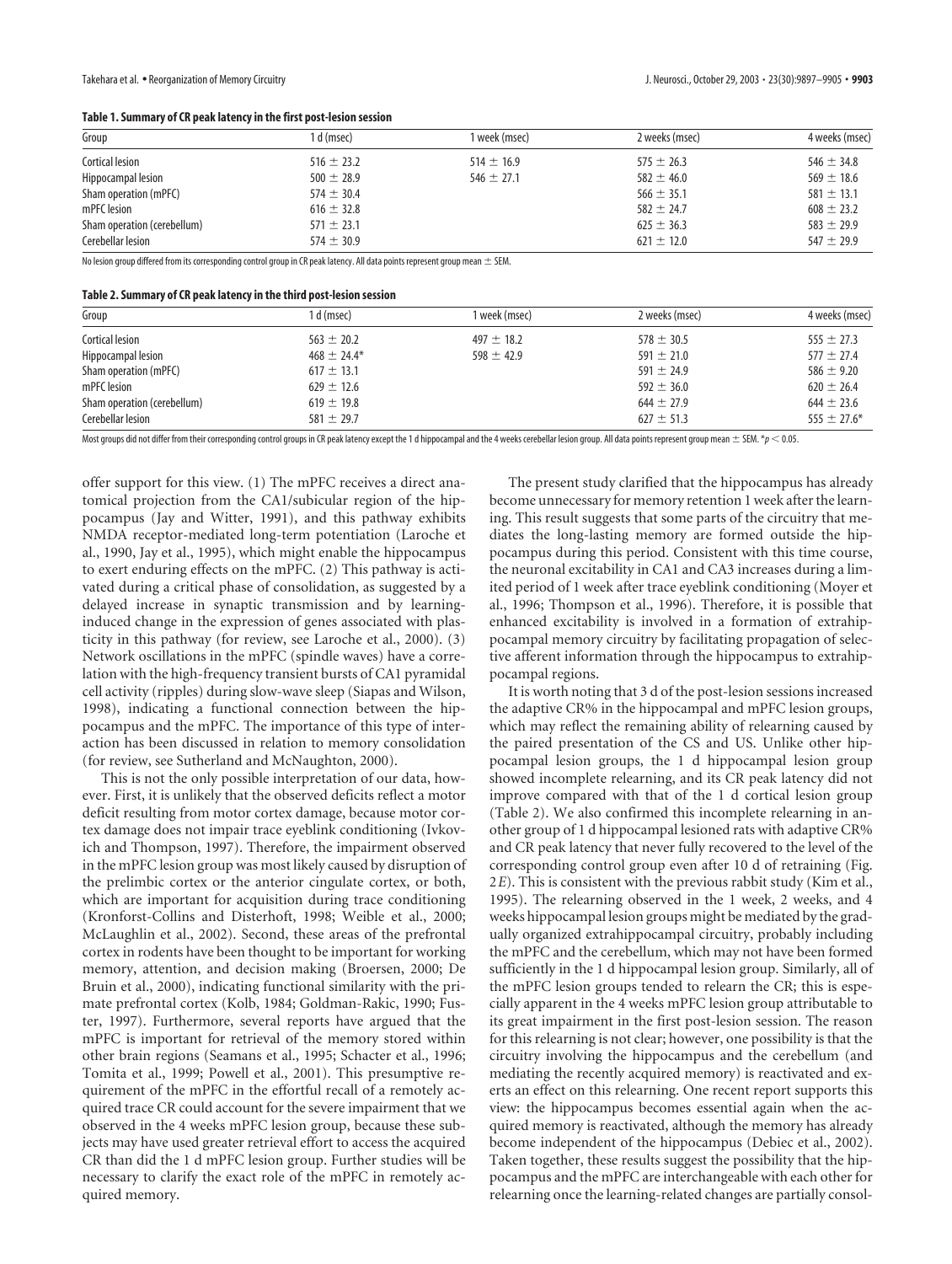idated within the whole circuitry in the presence of both structures.

In contrast, the effect of the cerebellar lesion on memory retention was profound, regardless of the interval between learning and the lesion. No consistent relearning was observed during the post-lesion sessions, although the 4 weeks lesion group showed a trend toward relearning. These results clearly suggest that the ipsilateral cerebellum is indispensable for memory retention, which is consistent with the report in rabbits (Woodruff-Pak et al., 1985), and expands its importance to long-lasting memory retention in the hippocampus-dependent trace paradigm as well as the delay paradigm (McCormick et al., 1982; Steinmetz et al., 1992; Attwell et al., 2002). The cerebellar lesion group in the present study, however, exhibited a relatively higher CR% (17– 30%) through the post-lesion sessions compared with that in the rabbit study (10%) (Woodruff-Pak et al., 1985). This may have been caused by the difference in the US (peri-orbital shock vs air puff), the CR monitoring (EMG activity vs nictitating membrane response), the conditioning chamber (free moving vs restrained), or the contribution of the contralateral cerebellum (for review, see Ivarsson et al., 2000).

Although the lesion method, per se, cannot serve to localize a memory trace, we propose that there are two memory circuitries for trace eyeblink conditioning. One involves the hippocampus and the cerebellum and mediates recently acquired memory; the other involves the mPFC and the cerebellum and mediates remotely acquired memory. As suggested in other articles, the basic circuitry for acquisition, storage, and generation of the CR might exist within the cerebellum in the trace paradigm just as in the delay paradigm, and the forebrain may provide input to the cerebellum that is essential for acquisition and stable performance (Weiss and Disterhoft, 1996; Green and Woodruff-Pak, 2000; Clark et al., 2002; Kotani et al., 2003). According to this view, the present results suggest that this essential input to the cerebellum was memorized and provided first by the hippocampus and, as time elapsed, was gradually provided instead by the mPFC. At the same time, the hippocampus must receive some learning-related information from the cerebellum, because the cerebellar nuclei lesions abolished the learning-related hippocampal activity, which forms a temporal model of the CR (Clark et al., 1984; Sears and Steinmetz, 1990). The mPFC also may have some contact with the cerebellum through the mediodorsal thalamus (Powell and Churchwell, 2002). These bi-directional interactions between the cerebellum and the forebrain might mediate acquisition and storage of relatively complicated motor memory.

In conclusion, the present study suggests that the brain regions that participate in the memory for trace eyeblink conditioning are gradually reorganized. The hippocampus and cerebellum are important for recently acquired memory, and the mPFC and cerebellum are important for remotely acquired memory. Further studies using trace eyeblink conditioning should be useful for the investigation of the mechanism of memory consolidation.

#### **References**

- Anagnostaras SG, Gale GD, Fanselow MS (2001) Hippocampus and contextual fear conditioning: recent controversies and advances. Hippocampus 11:8–17.
- Attwell PJ, Cooke SF, Yeo CH (2002) Cerebellar function in consolidation of a motor memory. Neuron 34:1011–1020.
- Bontempi B, Laurent-Demir C, Destrade C, Jaffard R (1999) Timedependent reorganization of brain circuitry underlying long-term memory storage. Nature 400:671–675.
- Broersen LM (2000) Attentional processes and learning and memory in

rats: the prefrontal cortex and hippocampus compared. Prog Brain Res 126:79–94.

- Clark GA, McCormick DA, Lavond DG, Thompson RF (1984) Effects of lesions of cerebellar nuclei on conditioned behavioral and hippocampal neuronal responses. Brain Res 291:125–136.
- Clark RE, Manns JR, Squire LR (2002) Classical conditioning, awareness, and brain systems. Trends Cogn Sci 6:524–531.
- Debiec J, LeDoux JE, Nader K (2002) Cellular and systems reconsolidation in the hippocampus. Neuron 36:527–538.
- De Bruin JP, Feenstra MG, Broersen LM, Van Leeuwen M, Arens C, De Vries S, Joosten RN (2000) Role of the prefrontal cortex of the rat in learning and decision making: effects of transient inactivation. Prog Brain Res 126:103–113.
- Fuster JM (1997) The prefrontal cortex: anatomy, physiology, and neuropsychology of the frontal lobe, Ed 3. Philadelphia: Lippincott-Raven.
- Frankland PW, O'Brien C, Ohno M, Kirkwood A, Silva AJ (2001) Alpha-CaMKII-dependent plasticity in the cortex is required for permanent memory. Nature 411:309–313.
- Goldman-Rakic PS (1990) Cellular and circuit basis of working memory in prefrontal cortex of nonhuman primates. Prog Brain Res 85:325–335.
- Green JT, Woodruff-Pak DS (2000) Eyeblink classical conditioning: hippocampal formation is for neutral stimulus associations as cerebellum is for association-response. Psychol Bull 126:138–158.
- Ivarsson M, Svensson P, Hesslow G (2000) Contralateral cerebellar involvement in conditioned eyeblink responses. Prog Brain Res 124:309–316.
- Ivkovich D, Thompson RF (1997) Motor cortex lesions do not affect learning or performance of the eyeblink response in rabbits. Behav Neurosci 111:727–738.
- Jay TM, Witter MP (1991) Distribution of hippocampal CA1 and subicular efferents in the prefrontal cortex of the rat studied by means of anterograde transport of *Phaseolus vulgaris*-leucoagglutinin. J Comp Neurol 313:574–586.
- Jay TM, Burette F, Laroche S (1995) NMDA receptor-dependent long-term potentiation in the hippocampal afferent fibre system to the prefrontal cortex in the rat. Eur J Neurosci 7:247–250.
- Kim JJ, Clark RE, Thompson RF (1995) Hippocampectomy impairs the memory of recently, but not remotely, acquired trace eyeblink conditioned responses. Behav Neurosci 109:195–203.
- Knowlton BJ, Fanselow MS (1998) The hippocampus, consolidation and on-line memory. Curr Opin Neurobiol 8:293–296.
- Kolb B (1984) Functions of the frontal cortex of the rat: a comparative review. Brain Res Brain Res Rev 8:65–98.
- Kotani S, Kawahara S, Kirino Y (2003) Trace eyeblink conditioning in decerebrate guinea pigs. Eur J Neurosci 17:1445–1454.
- Kronforst-Collins MA, Disterhoft JF (1998) Lesions of the caudal area of rabbit medial prefrontal cortex impair trace eyeblink conditioning. Neurobiol Learn Mem 69:147–162.
- Laroche S, Jay TM, Thierry AM (1990) Long-term potentiation in the prefrontal cortex following stimulation of the hippocampal CA1/subicular region. Neurosci Lett 114:184–190.
- Laroche S, Davis S, Jay TM (2000) Plasticity at hippocampal to prefrontal cortex synapses: dual roles in working memory and consolidation. Hippocampus 10:438–446.
- McClelland JL, McNaughton BL, O'Reilly RC (1995) Why there are complementary learning systems in the hippocampus and neocortex: insights from the successes and failures of connectionist models of learning and memory. Psychol Rev 102:419–457.
- McCormick DA, Clark GA, Lavond DG, Thompson RF (1982) Initial localization of the memory trace for a basic form of learning. Proc Natl Acad Sci USA 79:2731–2735.
- McGlinchey-Berroth R, Carrillo MC, Gabrieli JD, Brawn CM, Disterhoft JF (1997) Impaired trace eyeblink conditioning in bilateral, medialtemporal lobe amnesia. Behav Neurosci 111:873–882.
- McLaughlin J, Skaggs H, Churchwell J, Powell DA (2002) Medial prefrontal cortex and Pavlovian conditioning: trace versus delay conditioning. Behav Neurosci 116:37–47.
- Moyer JR, Deyo RA, Disterhoft JF (1990) Hippocampectomy disrupts trace eye-blink conditioning in rabbits. Behav Neurosci 104:243–252.
- Moyer JR, Thompson LT, Disterhoft JF (1996) Trace eyeblink conditioning increases CA1 excitability in a transient and learning-specific manner. J Neurosci 16:5536–5546.